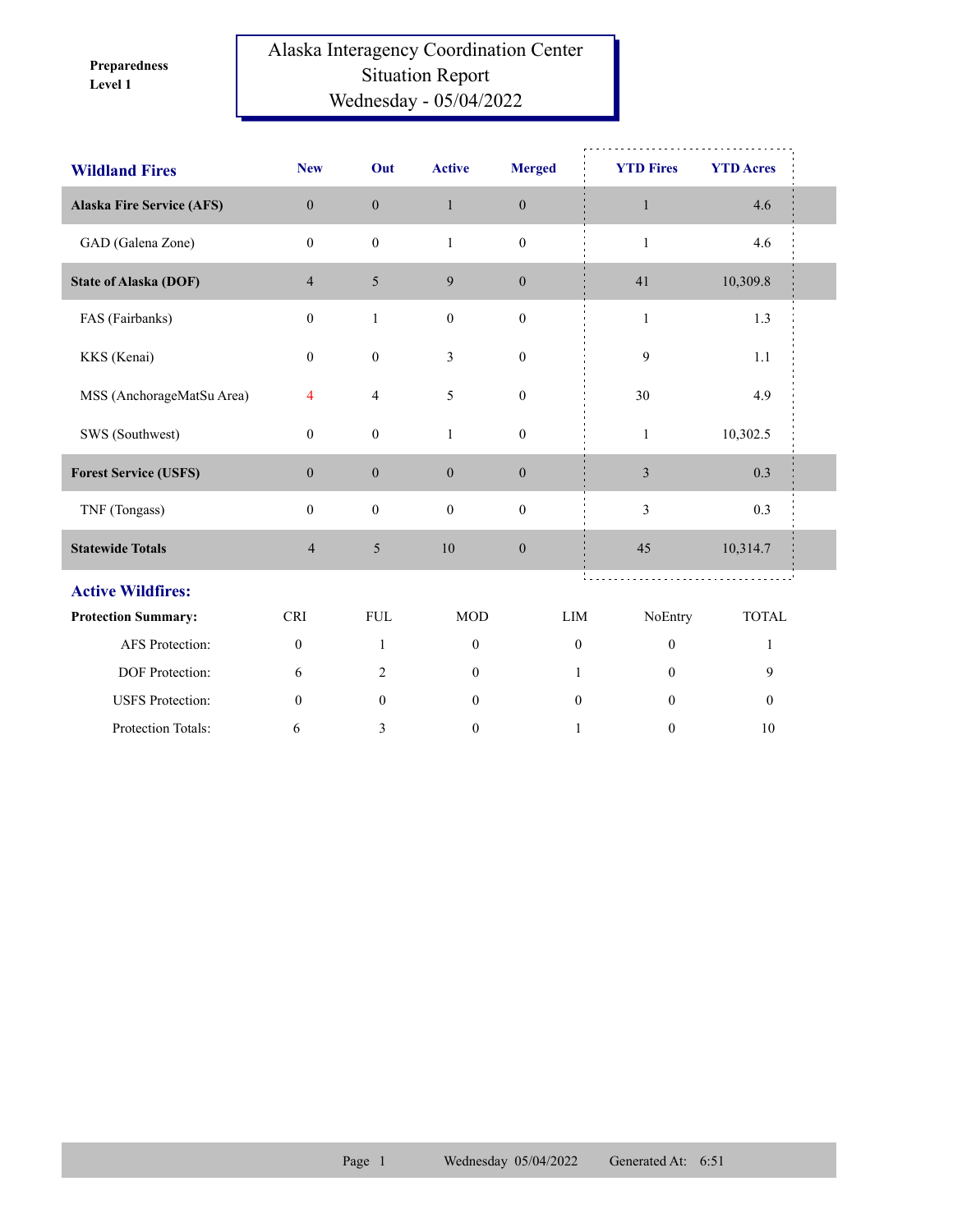## **Active Fires Status Summary**

|                         | Staffed           |                     | Unstaffed       |                   |  |
|-------------------------|-------------------|---------------------|-----------------|-------------------|--|
|                         | Contained $(S/C)$ | Uncontained $(S/U)$ | Contained (U/C) | Uncontained (U/U) |  |
| AFS Protection:         |                   |                     |                 |                   |  |
| DOF Protection:         |                   |                     |                 |                   |  |
| <b>USFS</b> Protection: |                   |                     |                 |                   |  |
| Status Totals:          |                   |                     |                 |                   |  |

| <b>Active Fires Acreage Summary</b> |                       |                |  |
|-------------------------------------|-----------------------|----------------|--|
|                                     | Acres                 | Acreage Change |  |
| 4 New                               | 0.4                   |                |  |
| Staffed                             | 4.6                   | 4.5            |  |
| 9 Monitor                           | 10,303.8              | 610.2          |  |
| Out                                 | 1.3                   | 0.0            |  |
| 3 Prescribed                        | 28.0                  | 25.0           |  |
| 18 Fires                            | Total Acres: 10,338.1 |                |  |

## **Prescribed Fires**

|                                 | <b>YTD</b> Fires | YTD Acres | <b>New</b> | Active | Out Yesterday |
|---------------------------------|------------------|-----------|------------|--------|---------------|
| Military                        |                  | 13.0      |            |        |               |
| National Park Service           |                  | 1.0       |            |        |               |
| State of Alaska                 |                  | 5.1       |            |        |               |
| U.S. Forest Service             |                  | 14.0      |            |        |               |
| <b>Fuels Management Totals:</b> |                  | 33.1      |            |        |               |

## **Cause Summary For All Fires (Includes Merged Fires But Not Prescribed Fires)**

|        | Unknown: 1      |                | 4.6 Acres |
|--------|-----------------|----------------|-----------|
|        | Human: 39       |                | 7.0 Acres |
|        | Undetermined: 5 | 10,303.1 Acres |           |
| Total: | 45              | 10.314.7 Acres |           |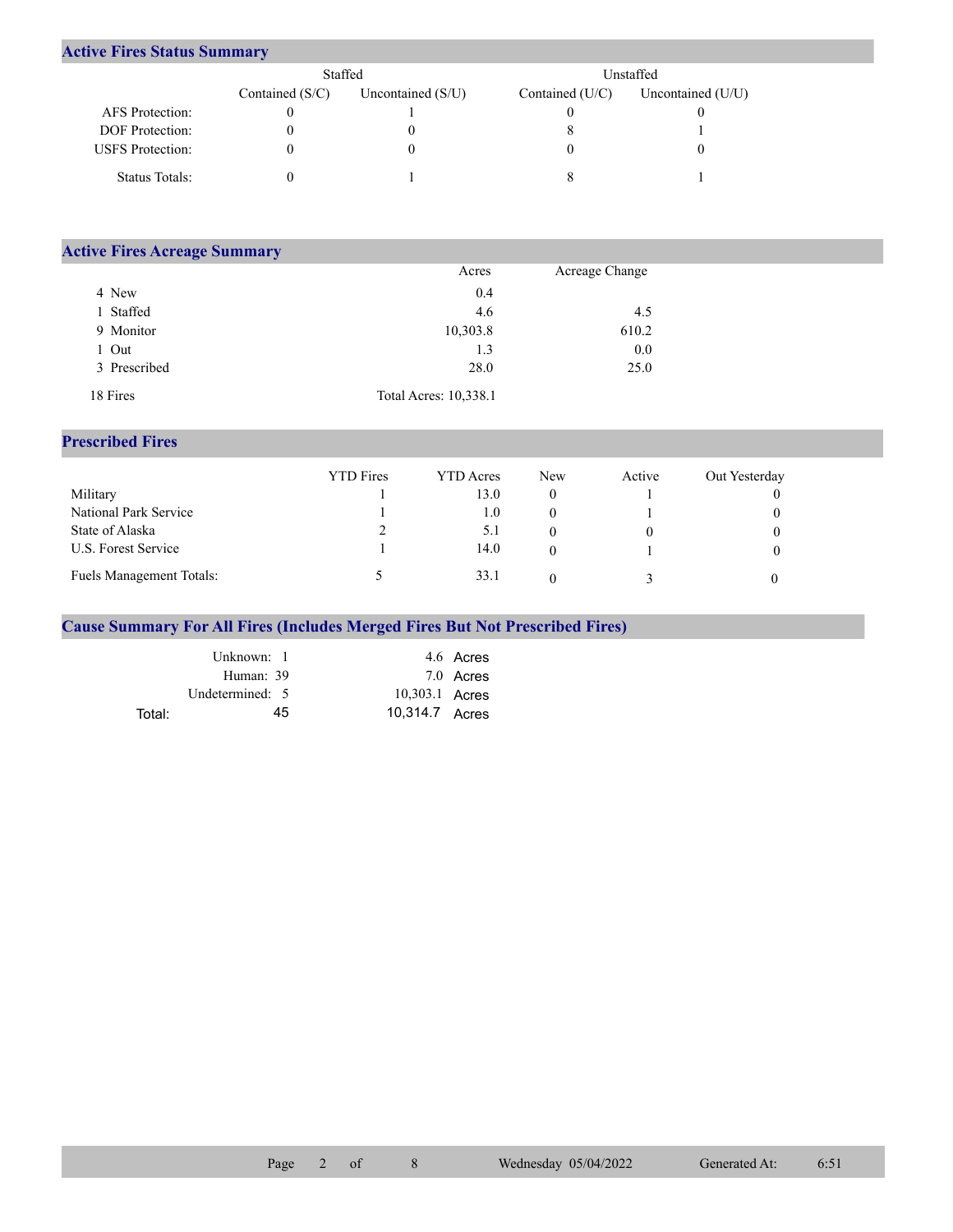| <b>New</b>                                                                                                                                                                                                                                                                  |                | Count: 4                             | Acres: $0.4$      |                                 |                      |                  |
|-----------------------------------------------------------------------------------------------------------------------------------------------------------------------------------------------------------------------------------------------------------------------------|----------------|--------------------------------------|-------------------|---------------------------------|----------------------|------------------|
| Daily Report From: 05/03                                                                                                                                                                                                                                                    |                |                                      |                   |                                 | 0.1 Acreage On 05/03 |                  |
| <b>PL0H</b>                                                                                                                                                                                                                                                                 |                | Lat: 61 32.9633                      | Status: Out 05/03 | Acres: 0.1                      |                      | Option: Critical |
| 201048                                                                                                                                                                                                                                                                      |                | Lon: 149 35.4967                     |                   | Start Date: 05/03               | Area: MSS            |                  |
|                                                                                                                                                                                                                                                                             |                | Owner: Private                       | Unit:             | <b>AKPRI-Private</b>            |                      |                  |
| 048                                                                                                                                                                                                                                                                         |                | Name: Rue De La Paix 2               |                   |                                 |                      | Cause: Human     |
| The fire was reported by MATCOM as an escaped burn pile creeping into the trees. One Forestry engine responded. Units<br>discovered an area less than .1 acre smoldering in the grass and mixed hardwoods. The fire was contained, controlled and<br>called out.            |                |                                      |                   |                                 |                      |                  |
| Daily Report From: 05/03                                                                                                                                                                                                                                                    |                |                                      |                   |                                 | 0.1 Acreage On 05/03 |                  |
| <b>PL0J</b>                                                                                                                                                                                                                                                                 |                | Lat: $61\,33.8820$                   | Status: Out 05/03 | Acres: 0.1                      |                      | Option: Critical |
| 201047                                                                                                                                                                                                                                                                      |                | Lon: $14940.2150$                    |                   | Start Date: 05/03               | Area: MSS            |                  |
|                                                                                                                                                                                                                                                                             |                |                                      |                   | <b>AKPRI-Private</b>            |                      |                  |
|                                                                                                                                                                                                                                                                             | Owner: Private |                                      | Unit:             |                                 |                      |                  |
| 047                                                                                                                                                                                                                                                                         |                | Name: Elliott                        |                   |                                 |                      | Cause: Human     |
| The fire was reported by Matcom as a unattended outside fire. One Forestry engine responded, on arrival found smoldering<br>fire. The fire was contained, controlled, and called out.                                                                                       |                |                                      |                   |                                 |                      |                  |
|                                                                                                                                                                                                                                                                             |                |                                      |                   |                                 | 0.1 Acreage On 05/03 |                  |
|                                                                                                                                                                                                                                                                             |                | Lat: 61 35.6750<br>Lon: 149 23.9433  | Status: Out 05/03 | Acres: 0.1<br>Start Date: 05/03 | Area: MSS            | Option: Critical |
|                                                                                                                                                                                                                                                                             |                | Owner: Private                       | Unit:             | <b>AKPRI-Private</b>            |                      |                  |
| 046                                                                                                                                                                                                                                                                         |                | Name: Tanana                         |                   |                                 |                      | Cause: Human     |
|                                                                                                                                                                                                                                                                             |                |                                      |                   |                                 |                      |                  |
| Daily Report From: 05/03<br><b>PLOF</b><br>201046<br>The fire was reported to MATCOM as a grass fire spreading into the trees. One Forestry unit responded. The fire was<br>contained, controlled and the fire was called administratively out.<br>Daily Report From: 05/03 |                |                                      |                   |                                 | 0.1 Acreage On 05/03 |                  |
|                                                                                                                                                                                                                                                                             |                | Lat: $61\,34.7520$                   | Status: Out 05/03 | Acres: $0.1$                    |                      | Option: Critical |
|                                                                                                                                                                                                                                                                             |                | Lon: 149 26.3240                     |                   | Start Date: 05/03               | Area: MSS            |                  |
| 201045<br>045                                                                                                                                                                                                                                                               |                | Owner: Private<br>Name: East Susitna | Unit:             | <b>AKPRI-Private</b>            |                      | Cause: Human     |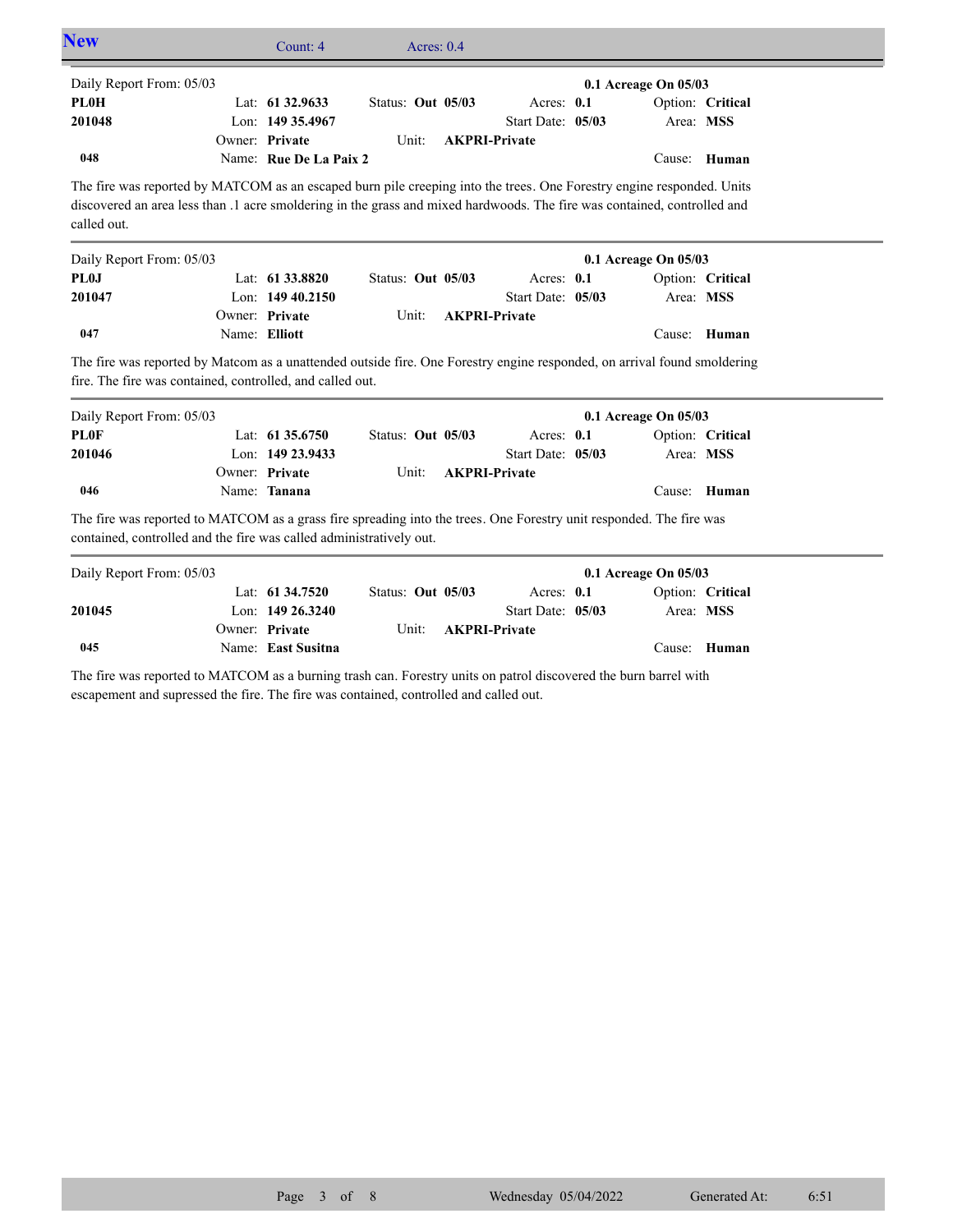| <b>Staffed</b>           | Acres: $4.6$<br>Acreage Change: 4.5<br>Count: 1 |                        |              |  |                                              |                                |         |  |
|--------------------------|-------------------------------------------------|------------------------|--------------|--|----------------------------------------------|--------------------------------|---------|--|
| Daily Report From: 05/03 |                                                 |                        |              |  |                                              | 4.5 Acreage Change Since 05/02 |         |  |
| PLW3                     |                                                 | Lat: $62\,01.7983$     | Status: S/U  |  | Acres: $4.6$                                 | Option: Full                   |         |  |
|                          |                                                 | Lon: $163$ 15.5933     | Personnel: 6 |  | Start Date: 05/02                            | Area: GAD                      |         |  |
|                          |                                                 | Owner: ANCSA           | Unit:        |  | <b>AKVLN-Pitkas Point Native Corporation</b> |                                |         |  |
| 044                      |                                                 | Name: Andreafsky River |              |  |                                              | Cause:                         | Unknown |  |

J-92 responded to the fire and deployed 6 smokejumpers. Initial size-up reported no activity. Personnel walked the perimeter of the fire and gave a reported 4.6 acres. Personnel did some saw work, gridded and patrolled the fire, there were no smokes or heat on the fire. One more grid is planned for the morning. Demobilization is planned for 5/4.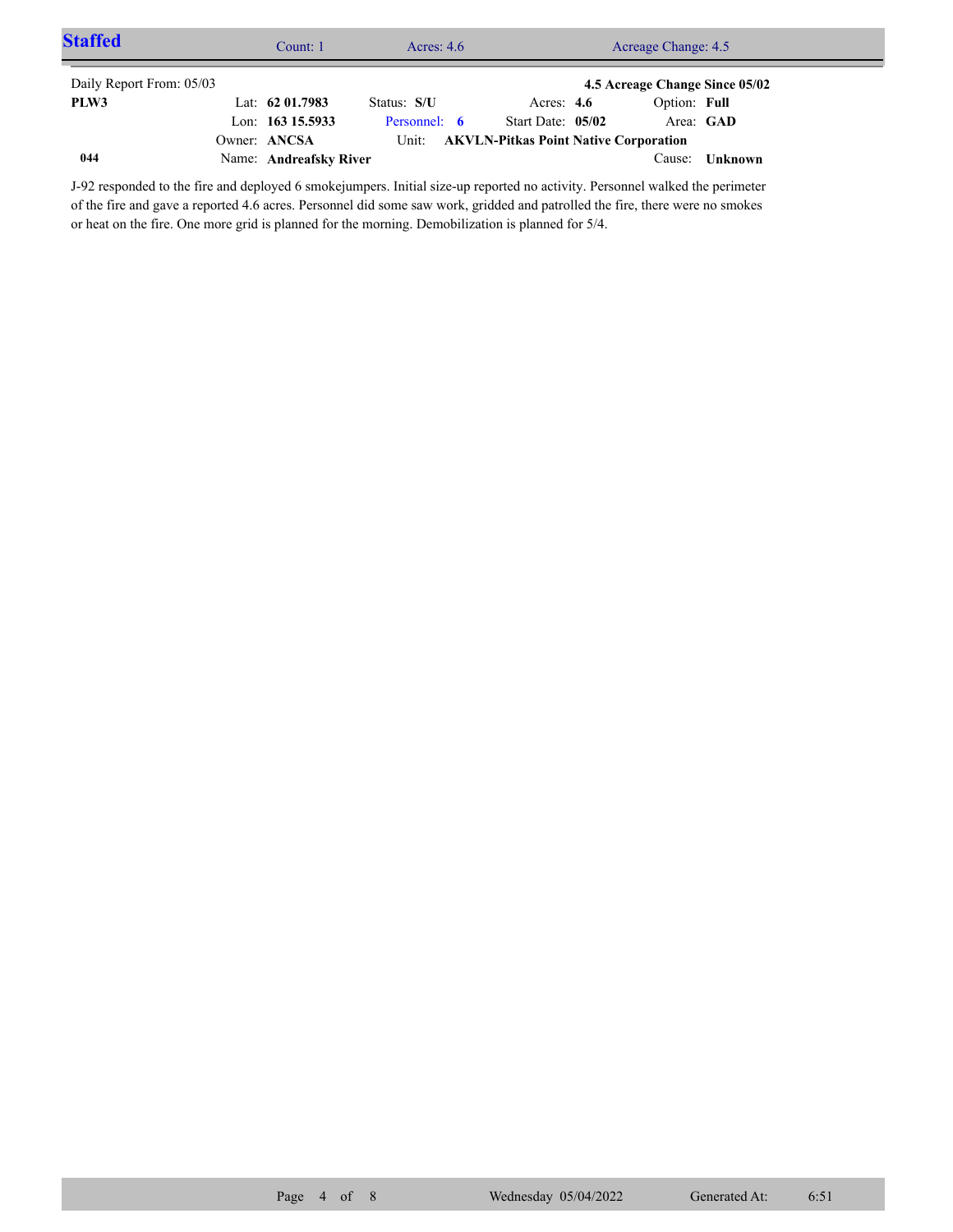| <b>Monitor</b> | Count: 9 | Acres: 10,303.8 | Acreage Change: 610.2 |  |
|----------------|----------|-----------------|-----------------------|--|
|                |          |                 |                       |  |

**These fires are currently in monitor status. Monitoring schedules are based on defined timeframes, but are dependent on available resources, and weather conditions. When monitoring occurs, information will be updated.**

| Last Report: 05/02 |              |                                         |             |                                                                              | 0.1 Acreage On 05/02 |                           |                               |
|--------------------|--------------|-----------------------------------------|-------------|------------------------------------------------------------------------------|----------------------|---------------------------|-------------------------------|
| 201042             |              | Lat: 61 47.5567<br>Lon: 148 32.3250     | Status: U/C | Acres: 0.1<br>Start Date: 05/02                                              |                      | Option: Full<br>Area: MSS |                               |
| 042                |              | Owner: Private<br>Name: Fishlake        | Unit:       | <b>AKPRI-Private</b>                                                         |                      |                           | Cause: Human                  |
| Last Report: 05/02 |              |                                         |             |                                                                              |                      |                           | No Acreage Change Since 05/01 |
| 201040             |              | Lat: 61 18.7267<br>Lon: 149 29.4350     | Status: U/C | Acres: 0.6<br>Start Date: 05/01                                              |                      | Area: MSS                 | Option: Critical              |
|                    | Owner: State |                                         | Unit:       | <b>AKDNS-AK Dept. Natural Resources</b>                                      |                      |                           |                               |
| 040                |              | Name: Upper Lowland                     |             |                                                                              |                      |                           | Cause: Human                  |
| Last Report: 05/01 |              |                                         |             |                                                                              | 0.1 Acreage On 05/01 |                           |                               |
|                    |              | Lat: 61 30.4790                         | Status: U/C | Acres: 0.1                                                                   |                      |                           | Option: Critical              |
| 201039             | Owner: State | Lon: $14940.0100$                       | Unit:       | Start Date: 05/01<br><b>AKDNS-AK DNR-Mental Health Trust</b>                 |                      | Area: MSS                 |                               |
| 039                |              | Name: Shearwater                        |             |                                                                              |                      |                           | Cause: Human                  |
| Last Report: 04/30 |              |                                         |             |                                                                              | 0.1 Acreage On 04/30 |                           |                               |
|                    |              | Lat: 61 38.9067                         | Status: U/C | Acres: $0.1$                                                                 |                      |                           | Option: Critical              |
| 201032             |              | Lon: 149 25.8533                        |             | Start Date: 04/30                                                            |                      | Area: MSS                 |                               |
| 032                | Owner: State | Name: Ashwood Loop                      | Unit:       | <b>AKDTS-AK Dept. Transportation</b>                                         |                      |                           | Cause: Human                  |
|                    |              |                                         |             |                                                                              |                      |                           |                               |
| Last Report: 05/01 |              |                                         |             |                                                                              |                      |                           | No Acreage Change Since 04/29 |
| PLL9               |              | Lat: 60 27,6090                         | Status: U/C | Acres: 0.1                                                                   |                      | Option: Full              |                               |
| 203029             |              | Lon: 150 59.3930<br>Owner: ANCSA        | Unit:       | Start Date: 04/29<br><b>AKVLN-Salamatof Native Association, Incorporated</b> |                      | Area: <b>KKS</b>          |                               |
| 029                |              | Name: Salamatof                         |             |                                                                              |                      |                           | Cause: Human                  |
| Last Report: 04/28 |              |                                         |             |                                                                              | 0.1 Acreage On 04/28 |                           |                               |
|                    |              | Lat: $60\,23.5867$                      | Status: U/C | Acres: 0.1                                                                   |                      |                           | Option: Critical              |
| 203027             |              | Lon: 151 10.3383                        |             | Start Date: 04/28                                                            |                      | Area: <b>KKS</b>          |                               |
| 027                |              | Owner: Private<br>Name: Reflection Lake | Unit:       | <b>AKPRI-Private</b>                                                         |                      |                           | Cause: Human                  |
| Last Report: 04/28 |              |                                         |             |                                                                              | 0.1 Acreage On 04/28 |                           |                               |
|                    |              | Lat: 61 35.4233                         | Status: U/C | Acres: 0.1                                                                   |                      |                           | Option: Critical              |
| 201026             |              | Lon: 149 16.4817                        |             | Start Date: 04/28                                                            |                      | Area: MSS                 |                               |
| 026                |              | Owner: Private<br>Name: Shenandoah      | Unit:       | <b>AKPRI-Private</b>                                                         |                      |                           | Cause: Human                  |
| Last Report: 04/29 |              |                                         |             |                                                                              |                      |                           | No Acreage Change Since 04/27 |
|                    |              | Lat: 60 29.0380                         | Status: U/C | Acres: 0.1                                                                   |                      |                           | Option: Critical              |
| 203025             |              | Lon: 151 03.6370                        |             | Start Date: 04/27                                                            |                      |                           | Area: KKS                     |
| 025                | Owner: City  | Name: Soldotna Creek                    | Unit:       | <b>AKAKS-Soldotna, City of</b>                                               |                      |                           | Cause: Human                  |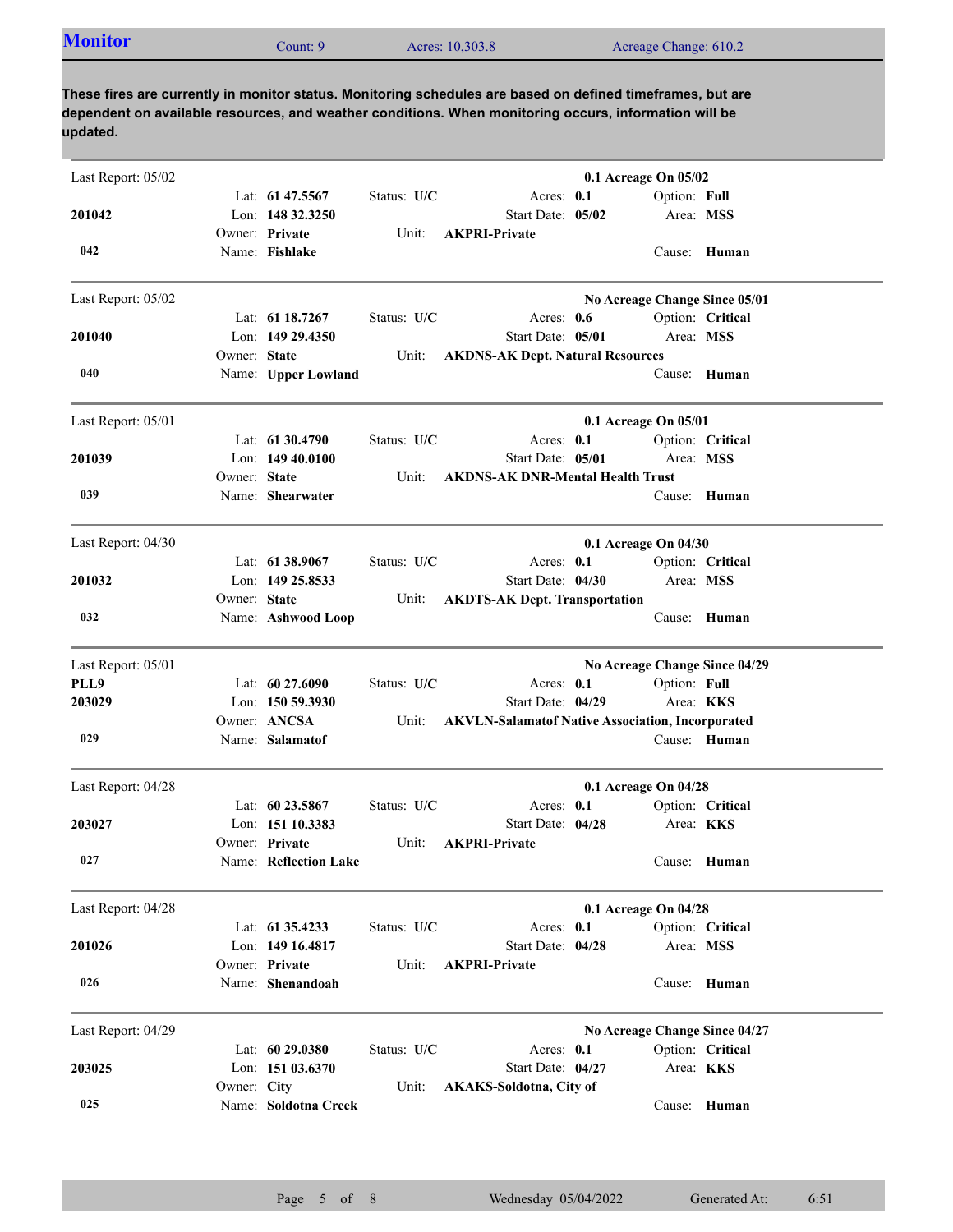| <b>Monitor</b> | Count: 9 | Acres: 10,303.8 | Acreage Change: 610.2 |  |
|----------------|----------|-----------------|-----------------------|--|
|----------------|----------|-----------------|-----------------------|--|

**These fires are currently in monitor status. Monitoring schedules are based on defined timeframes, but are dependent on available resources, and weather conditions. When monitoring occurs, information will be updated.**

| Last Report: 04/26 |                     |             |                                            |                 |           | 609.7 Acreage Change Since 04/23 |
|--------------------|---------------------|-------------|--------------------------------------------|-----------------|-----------|----------------------------------|
| PKS1               | Lat: $60\,32.1500$  | Status: U/U |                                            | Acres: 10,302.5 |           | Option: Limited                  |
| 204012             | Lon: $160\,54.7500$ |             | Start Date: $04/16$                        |                 | Area: SWS |                                  |
| <b>PNPKS1</b>      | Owner: USFWS        | Unit:       | AKYDR-Yukon Delta National Wildlife Refuge |                 |           |                                  |
| 012                | Name: Kwethluk      |             |                                            |                 | Cause:    | Undetermined                     |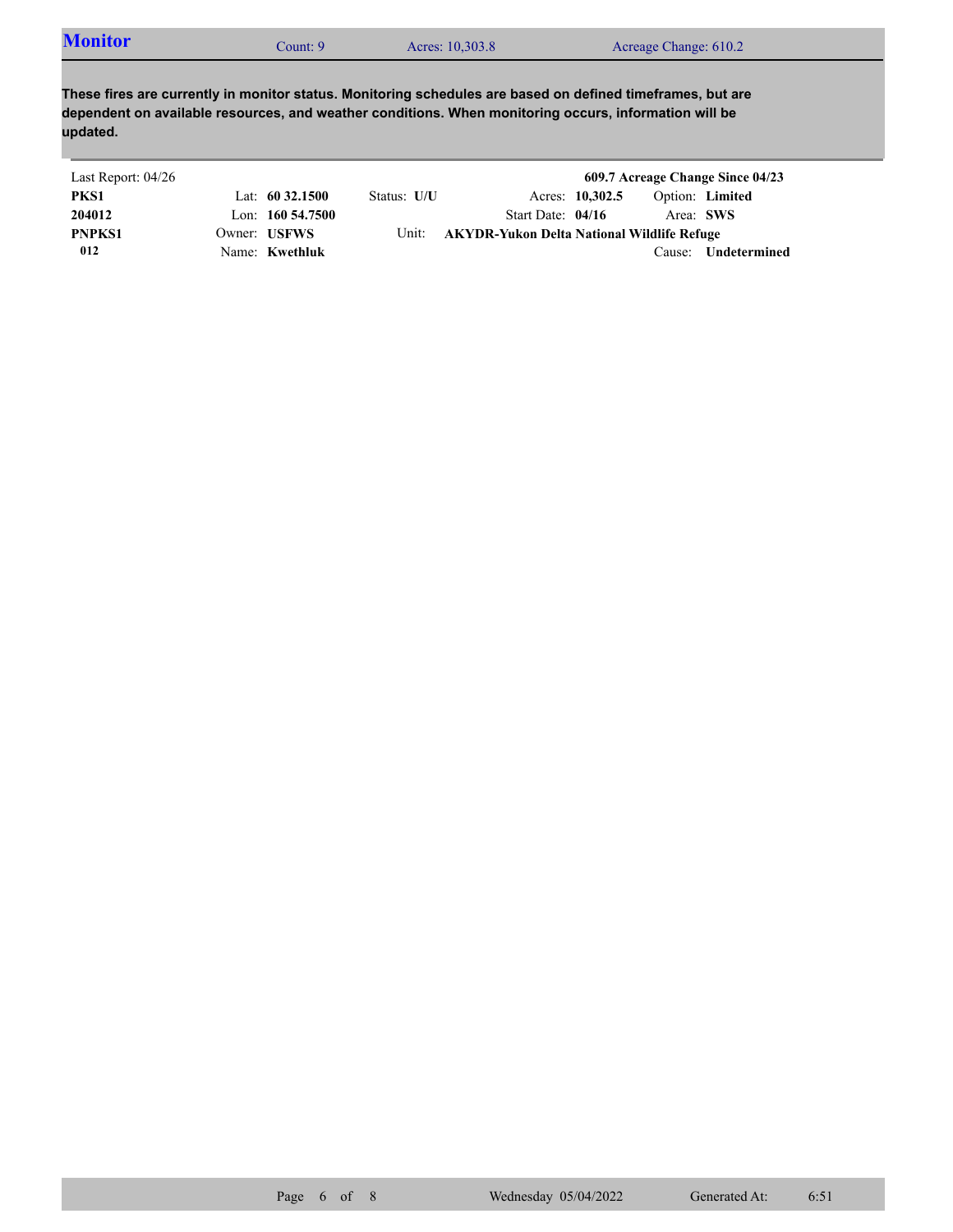| Out                      |              | Count: 1                  | Acres: $1.3$      | Acreage Change: 0.0                     |  |                               |       |  |
|--------------------------|--------------|---------------------------|-------------------|-----------------------------------------|--|-------------------------------|-------|--|
| Daily Report From: 05/03 |              |                           |                   |                                         |  | No Acreage Change Since 05/01 |       |  |
|                          |              | Lat: $64\,54.5467$        | Status: Out 05/03 | Acres: $1.3$                            |  | Option: Full                  |       |  |
| 211036                   |              | Lon: $14627.2450$         |                   | Start Date: 04/30                       |  | Area: FAS                     |       |  |
|                          | Owner: State |                           | Unit:             | <b>AKDNS-AK Dept. Natural Resources</b> |  |                               |       |  |
| 036                      |              | Name: CHSR Shooting Range |                   |                                         |  | Cause:                        | Human |  |

The fire was declared out.